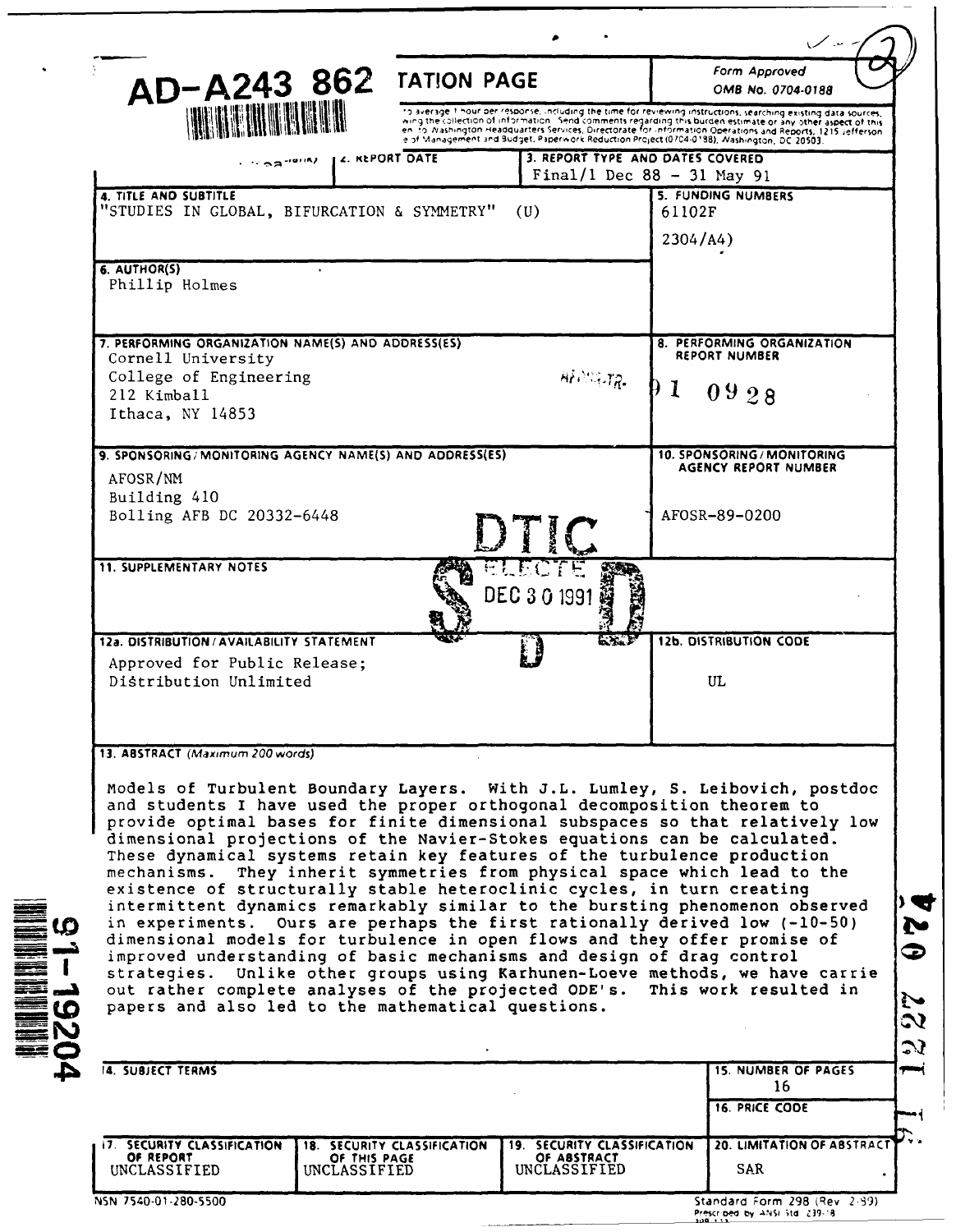# **FINAL REPORT RESEARCH ACCOMPLISHMENTS 1989-1991, AFOSR 89-0200: STUDIES IN GLOBAL BIFURCATION AND SYMMETRY**

We describe our research individually. Since we frequently collaborate, there is some overlap.

#### **Philip Holmes**

### RESEARCH **PROJECTS**

**I** have worked in several areas over the past four years, not all of which were supported **by** AFOSR **89-0200.** Since some of the work done under AFOSR **89-0200** arose from work suppoorted **by** other agencies, **I** mention it where apporopiate.

(1) Models of Turbulent Boundary Layers. With J.L.Lumley, S.Leibovich, postdocs and students **I** have used the proper orthogonal decomposition theorem to provide optimal bases for finite dimensional subspaces so that relatively low dimensional projections of the Navier-Stokes equations can be calculated. These dynamical systems retain key features of the turbulence production mechanisms. They inherit symmetries from physical space which lead to the existence of structurally stable heteroclinic cycles, in turn creating intermittent dynamics remarably similar to the bursting phenomenon observed in experiments. Ours are perhaps the first rationally derived low (~10-50) dimensional models for turbulence in open flows and they offer promise of improved understanding of basic mechanisms and design of drag control strategies. Unlike other groups using Karhunen-Loeve methods, we have carried out rather complete analyses of the projected ODEs. This work resulted in papers **[1.67, 1.78, 1.80** and **1.85]** and also led to the mathematical questions of (2) below.

(2) Global Dynamics of Symmetric Systems **&** Perturbation of Heteroclinic Attractors. Numerical and analytical studies in **(1)** showed that both discrete and continuous symmetry groups could exert striking effects on the global dyanamics of sets of PDE and ODE. This prompted several studies of 0(2) equivariant vector fields in which, with D.Armbruster (MSI postdoc) and J.Guckenheimer, I was able to provide complete unfoldings and analyses of the dynamics and prove that specific heteroclinic interactions were responsible for the rich dynamics of systems such as the Kuramoto-Sivashinsky PDE. Also prompted by (1), Stone and I studied the influence of random and deterministic perturbations on systems

 $\mathbf{1}$ 

**Branch** 

Dist

**1** 

 $80.5a$ 

J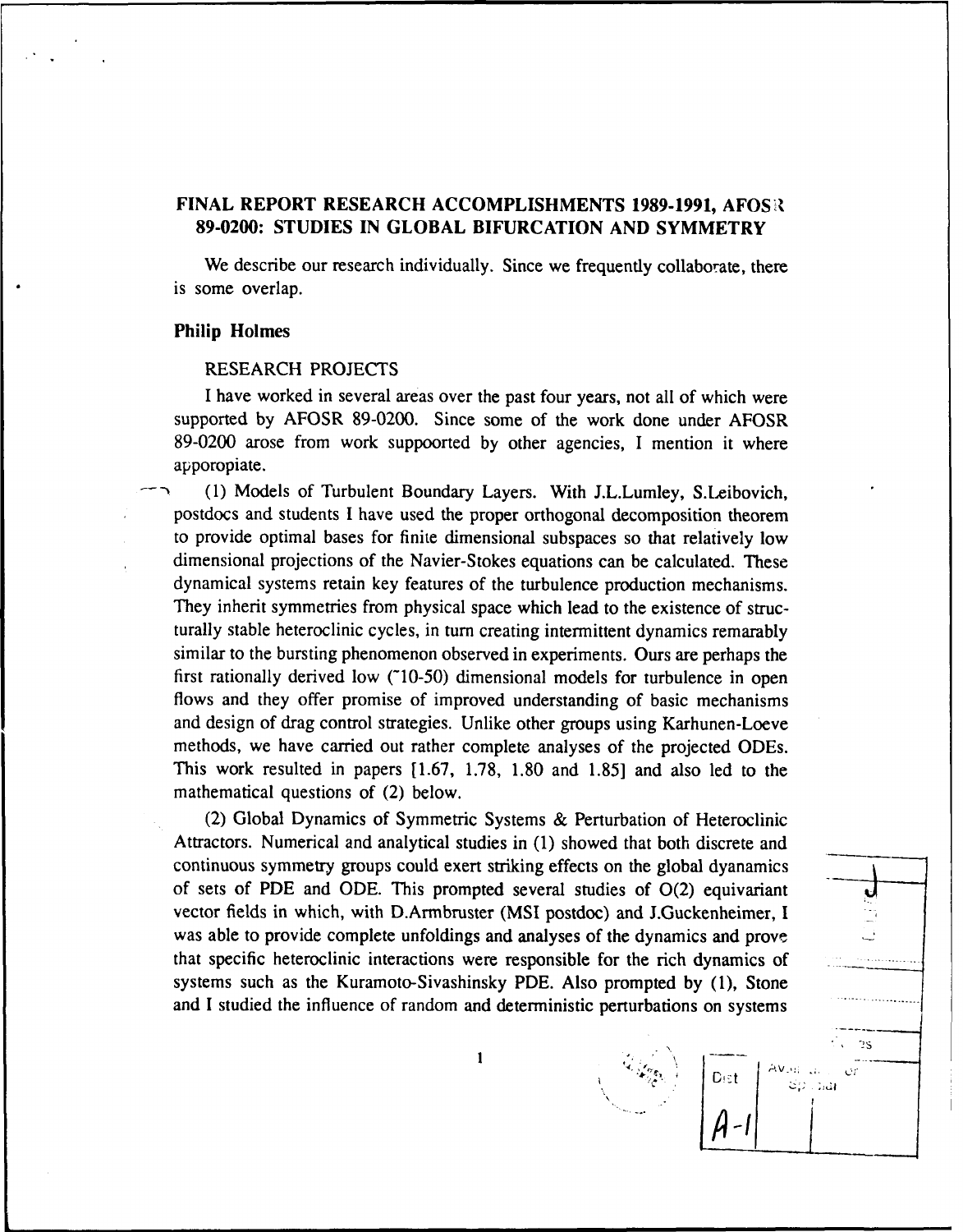possessing such heteroclinic attractors. More recently, my graduate student S. Campbell has completed a study of symmetry breaking from  $O(2)$  to D4 and shown that, while certain heteroclinic cycles survive, other entirely new solutions appear (modulted travelling waves which change their direction of propagation). Both students, Emily Stone and SueAnn Campbell, have now completed their PhDs. The work under this heading was reported in [1.71, 1.72, 1.74, 1.76 1.84 and 1.87].

(3) Dynamics of Nonlinear Dissipative Evolution Equations. In 1988, as a result of MSI sponsored visits by R.D.James and J.M.Ball, we began studying model problems which have the potential to create fine structure, characteristic of certain material phase transformations, as energy is dissipated. These are essentially infinite dimensional problems, very different from PDE that possess inertial manifolds. Here arbitrarily high wave number "modes" are crucial to the long term dynamics and subtle distinctions between weak and strong convergence are important. R.L.Pego and P.J.Swart (MSI fellowship student- 1990-1) are also involved in the project. [1.83]. Pieter Swart has now copleted his PhD studies and taken a postdoc at Carnegie Mellon.

(4) Nonlinear Vibrations. O.O'Reilly (TAM grad student) and I studied the vibrations of a taut string subject to vertical harmonic excitation but free to move out of the vertical plane, both experimentally and theoretically. We showed that periodic, quasiperiodic and chaotic whirling motions could be understood in terms of a two degree of freedom averaged system and its integrable Hamiltonian limit. In connection with this problem, we worked with A.Mielke on bifurcation and chaos in unfoldings of homoclinic orbits to a Hamiltonian saddle-center [1.89, 1.90]. O'Reilly graduated in 1990 and is currently a postdoc at ETH, Zurich.

(5) Nonlinear Stability of Rotating Systems. Inspired by the semester organised by Marsden on Hamiltonian systems and stability in 1989, my student Brett Zombro and I have been using the "energy momentum" method to study the stability of discrete and continuum systems. We focus especially on situations where the method fails (the amended potential is indefinite with even index) and we have found explicit criteria for linear stability/instability in these cases [1.91].

# TRAINING OF GRADUATE STUDENTS

During the period 1989-91 one M.Sc. and seven Ph.D. students graduated after writing theses under my direction: E. Stone, 1989; T. Kiemel, 1990; V. Brunsden, 1990 (M.Sc.); **0.** O'Reilly, 1990; C. Moore, 1991; S.A. Campbell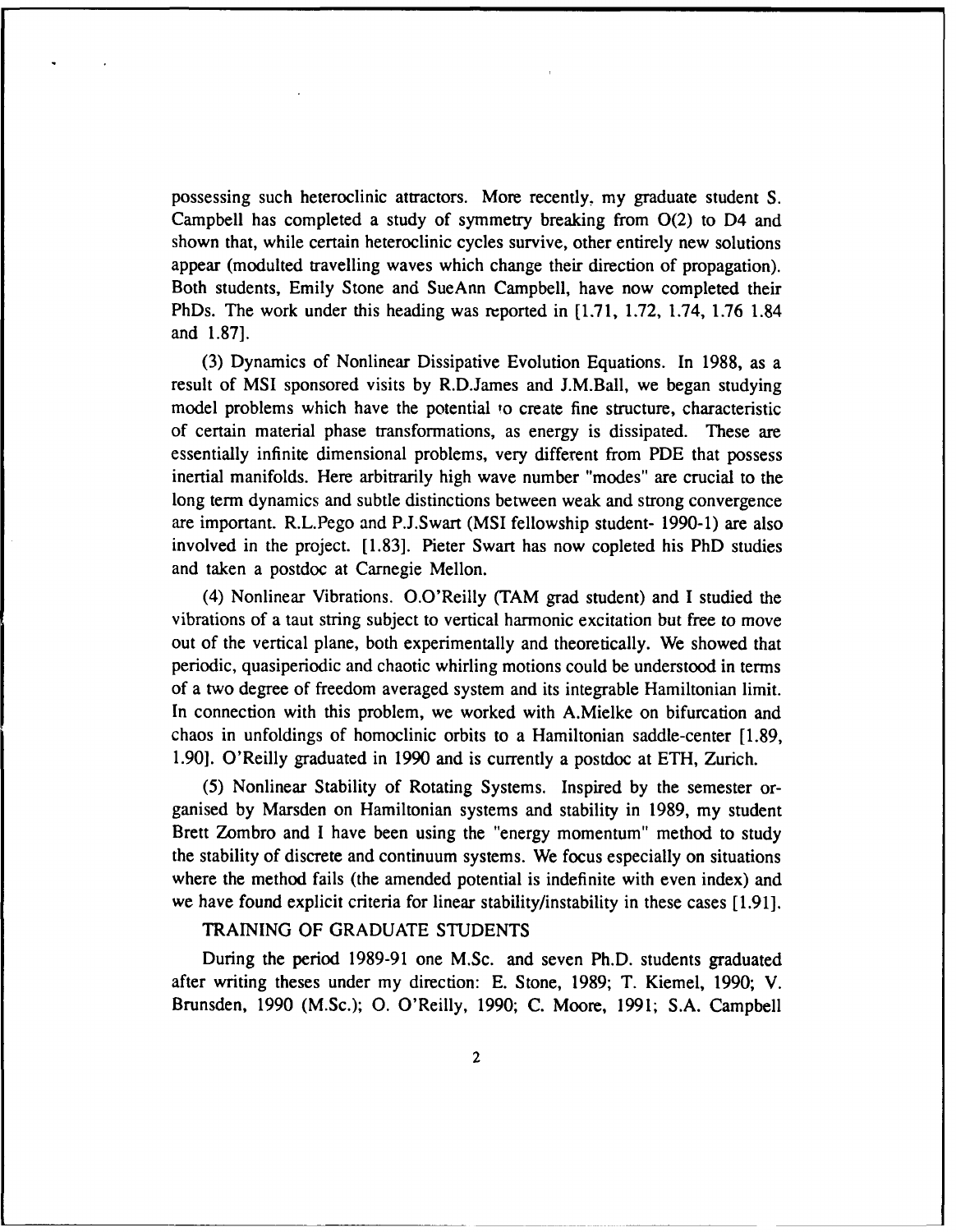(1991); G. Berkooz (1991) and **P.J.** Swart (1991). AFOSR 89-0200 provided partial support and paid tuition for three of these students: O'Reilly, Moore and Campbell. I am currently supervising the research of three graduate students.

PUBLICATIONS 1989-91 See CV attached.

#### John Guckenheimer

#### RESEARCH PROJECTS

My research from the period from 1987-1991 has been supported by several Federal agencies, including AFOSR. A summary of my activities follows:

(1) Iterations of One Dimensional Maps. I have pursued the mathematics of iterations of maps of the interval for fifteen years, making a number of basic discoveries. In the past four years, there have been two notable contributions. The first applies to transformations that are the limit of period doublings and gives a simple geometric argument that the natural scales in these systems decrease geometrically. This argument has been generalized by Sullivan to all infinitely renormalizable unimodal mappings and used by him as a key step in his program to give geometric proofs of the Feigenbaum conjectures. The second result is joint work with Stewart Johnson that establishes distortion estimates on the iterates of unimodal maps with negative Schwarzian derivative.

(2) Dynamics and Bifurcations of Symmetric Systems. Motivated by work at Cornell on turbulent boundary layers, I rediscovered in concrete examples an important phenomenon that had been described earlier in a more abstract setting by Mike Field: dynamical systems with symmetry can have structurally stable heteroclinic orbits. Philip Holmes, Dieter Armbruster and I gave explicit examples and showed their relationship to problems originating in fluid mechanics and partial differential equations. The examples were placed within the context of multiparameter bifurcation problems. Our analyses of these bifurcation problems are among the first and most complete such analyses that have been given for systems with symmetry. Dieter Armbruster, Seunghwhan Kim and I gave an example of a two parameter bifurcation problem in symmetric systems for which one can demonstrate that there is a region of chaotic systems adjacent to the codimension two point which forms a positive angle there. This is still the only example with this property that has been described. Alex Mahalov and I have extended the work with Armbruster and Holmes to obtain results about threewave interactions.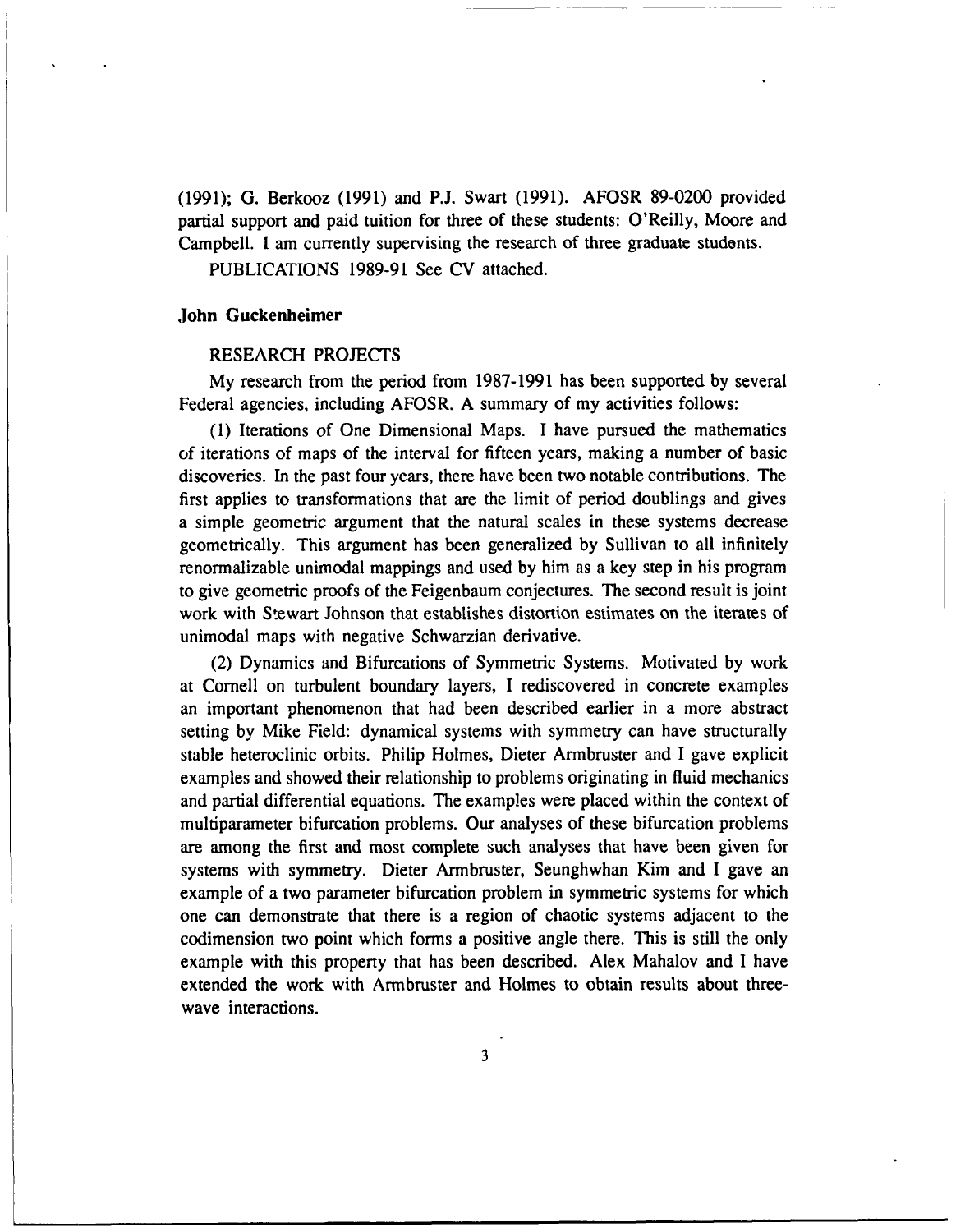(3) Diffeomorphisms of the Two Torus. Seunghwhan Kim, Claude Baesens, Robert Mackay and I undertook an extensive investigation of bifurcations of families of diffeomorphisms of the two dimensional torus. These systems are the simplest mathematical models for the behavior of three coupled oscillators. With a combination of numerical study and geometric analysis, we mapped many of the main features that occur in the resonant behavior of these systems. We prove some theorems that relate the topology of the torus to the dynamics of the diffeomorphisms, and we formulated a much longer list of observations that can be stated as conjectures.

(4) Planar Vector Fields. Richard Rand, Dana Schlomiuk and I used computer algebra systems to investigate questions related to the number of limit cycles found in planar vector fields with polynomial coefficients (Hilbert's sixteenth problem). We performed perturbation calculations to analyze the number of limit cycles that can appear in a nearly divergence free vector field with quadratic coefficients.

(5) Computational Dynamics. Seunghwhan Kim and I developed a software package, entitled kaos, for the interactive investigation of bifurcation problems in dynamical systems. This package currently runs on Sun workstations and is being widely distributed. It has a number of unique features that make it considerably more efficient for determining the bifurcation diagrams associated to multiparameter systems than other programs that have been written for the numerical study of dynamical systems.

A second generation software package of this type has been developed with students Mark Myers, Patrick Worfolk and Rick Wicklin. The internal structure of the program has been redesigned in an object oriented manner with a view to making further extensions based upon new algorithms easy to incorporate. There are unpublished results on new algorithms for the computation of two (and higher) dimensional stable and unstable manifolds and for the computation of where Hopf bifurcations occur in families of dynamical systems.

(6) Analysis of Surface Waves. Dieter Armbruster, Seunghwhan Kim and I have investigated models for experiments of surface waves excited by vertical oscillation of containers with square cross-section. We have brought into clearer focus the discrepancy that still remains between calculations based upon truncation of the classical fluid equations describing surface waves and the experimental data of Simonelli and Gollub.

(7) Dynamics of Neurons. Isabel Laboriau and I have undertaken a system-

4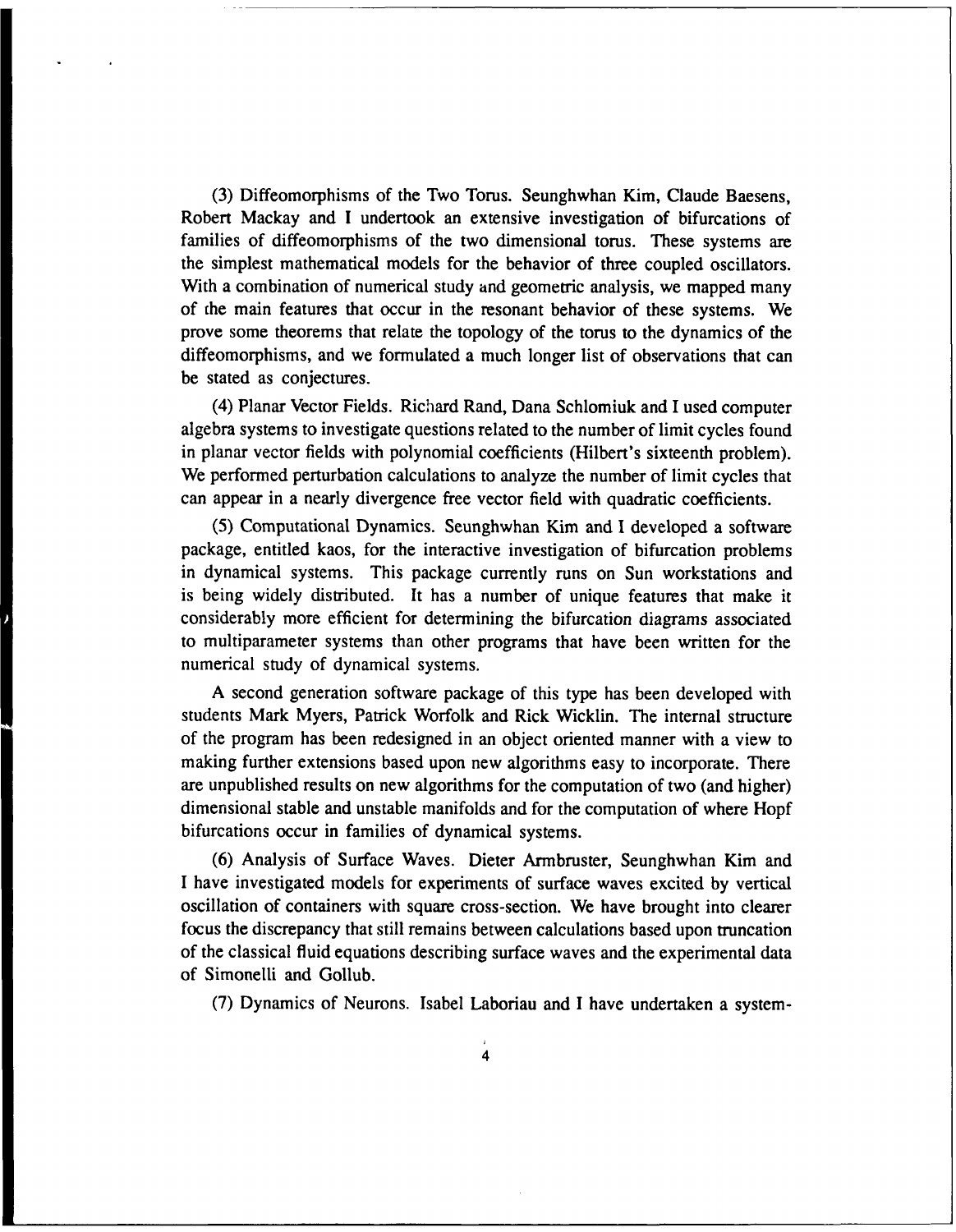atic study of the dynamics of the Hodgkin-Huxley equations describing voltage clamped action potentials of squid giant axons. Using a combination of computer algebra and the program "kaos" described above, we are able to produce bifurcation diagrams for this system as pairs of parameters are varied. One observation of this work is that there are dynamical phenomena displayed by the Hodgkin-Huxley system that are topologically incompatible with the dynamics of planar vector fields.

Ron Harris-Warrick and I have developed a collaboration to explore the ability of extensions of the Hodgkin-Huxley equations to account for the dynamical behavior of conditionally bursting neurons in the lobster stomatogastric ganglion. Our intent is to develop models, investigate them and perform experiments to test whether models patterned after the Hodgkin-Huxley equations, but with more ion channels, can reproduce observed behavior of a single isolated cell in varying environments. This work is still in progress.

# TRAINING OF GRADUATE STUDENTS:

I have been supervising several graduate students who are now in the research stage of their programs. Brad Bond has been studying the forced spherical pendulum and expects to complete his dissertation during Fall, 1991. Ramin Farzaneh has been studying questions involving diffeomorphisms of the torus and expects to finish his dissertation in Spring, 1991. Y. Y. Du is studying bifurcation problems arising in surface waves and should complete his degree in 1992 or 1993. Mark Myers, Rick Wicklin and Patrick Worfolk expect to complete their studies in 1993. In addition, I have been an active member of the special committees supervising several students who have completed degrees in the past three years, including Fred Adler, Gal Berkooz, Steve Lantz and Alex Mahalov.

# PUBLICATIONS 1987-1991:

G. Dangelmayr and J. Guckenheimer, On a four parameter family of planar vector fields, Arch. Rat. Mech. Anal., 97, 321-352, 1987.

Renormalization of one dimensional mappings and strange attractors, Contemporary Mathematics 58 part III, 143-160, 1987.

Limit Sets of S-unimodal maps with zero entropy, Comm. Math. Phys. 110, 655-659, 1987.

Comments on multiple bifurcations, Proceedings of 1986 Army Research Conference.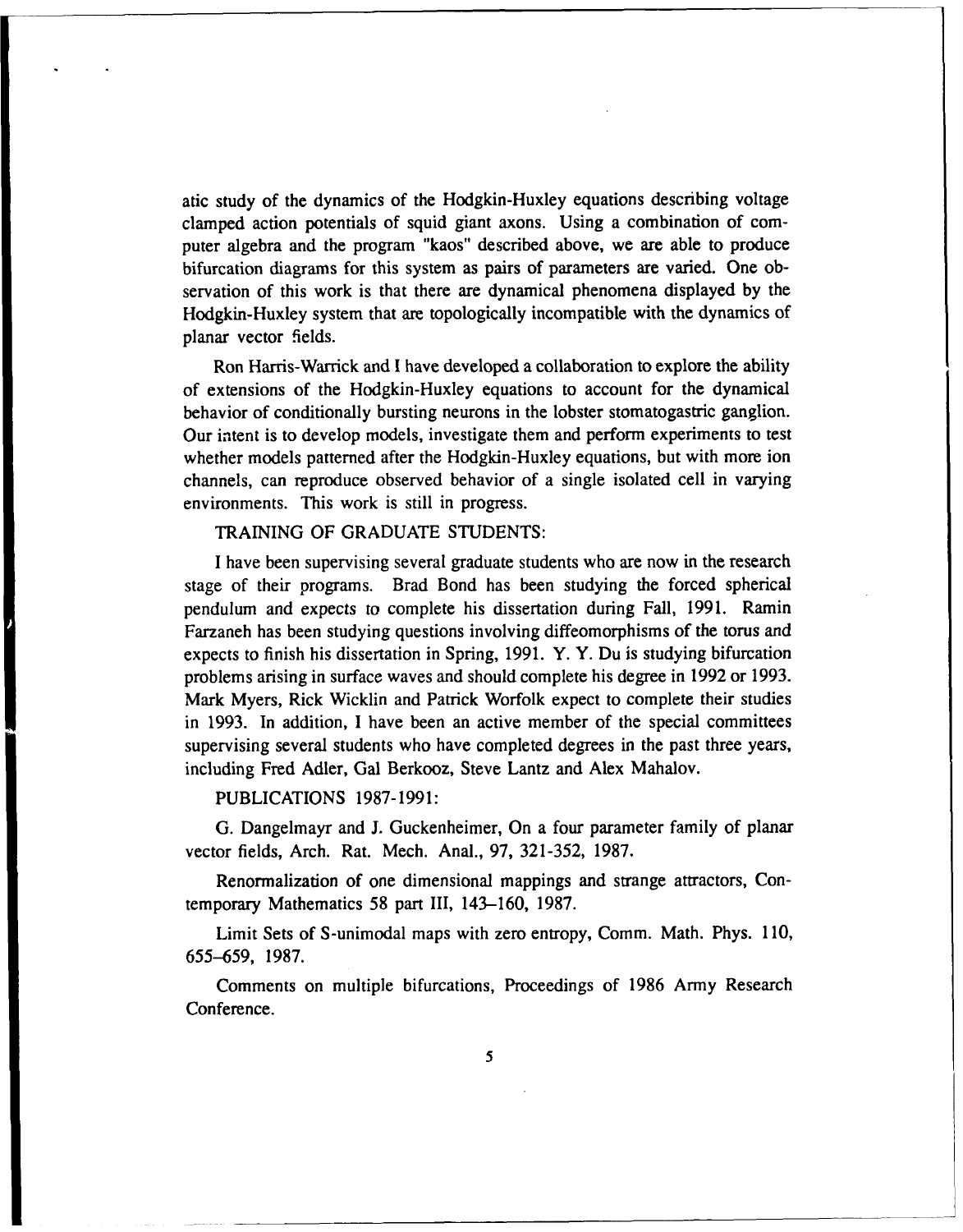and P. Holmes, Structurally stable heteroclinic cycles, Proc. Can b. Phil. Soc. 103, 189-192, 1988.

\_ **,** R. Rand and D. Schlomiuk, Degenerate homoclinic cycles in perturbations of quadratic hamiltonian systems, Nonlinearity, 2, 405-418, 1989.

Dieter Armbruster, \_\_\_\_\_ and P. Holmes, Heteroclinic cycles and modulated travelling waves in systems with 0(2) symmetry, Physica D29, 257-282, 1988.

Dieter Armbruster, **\_\_\_\_\_** and P. Holmes, Kuramoto-Sivashinsky Dynamics on the center-unstable manifold, SIAM J. Appl. Math, 49, 676-691, 1989.

\_ **,** R. Rand and *D,* Schlomiuk, Integrability of plane quadratic vector fields, Expositiones Mathematicae, 8, 3-25, 1990.

Obstacles to modelling large dynamical systems, Mathematical Approaches to Problems in Resource Management and Ecology, C. Chavez et al., ed. Lecture Notes in Mathematical Biology 81,319-327, 1989.

S. Kim, R. MacKay and \_\_\_, Resonance regions for families of torus maps, Nonlinearity, 2, 391-404, 1989.

\_ and S. Johnson, Distortion of S-unimodal maps, Annals of Mathematics, 132, 71-130, 1990.

D. Armbruster, \_\_\_\_\_\_ and S. Kim, Chaotic Dynamics in Systems with Square Symmetry, Physics Letters A, 140, 416-420, 1989.

S. Kim, \_\_\_\_\_, FunTorus, interactive explorations of the two dimensional torus, MSI Technical Report, 1989.

S. Kim and \_\_\_\_\_\_\_\_\_, The two dimensional torus: Numerical explorations and mathematical conjectures, Chaos/XAOC Soviet-American Perspectives on Nonlinear Science, AIP,145-152, 1990.

C. Baesens, **C. Baesens, 2006**, S. Kim and R. MacKay, Simple Resonance Regions of Torus Diffeomorphisms, Proceedings of IMA Workshop on Chemical Reactors, to appear.

G. Berkooz, **\_\_\_\_\_\_**, P. Holmes, J. Lumley, J. Marsden, N. Aubry and E. Stone, Dynamical Systems Theory Approach to the Wall Region, to appear.

C. Baesens, \_\_\_\_\_\_\_\_\_, S. Kim and R. MacKay, Three Coupled Oscillators: Mode-locking, Global Bifurcations and Toroidal Chaos, Physica D, 49, 387-485, 1991.

and S. Kim, kaos, Dynamical System Toolkit with Interactive Graphic Interface, MSI Technical report, 1990.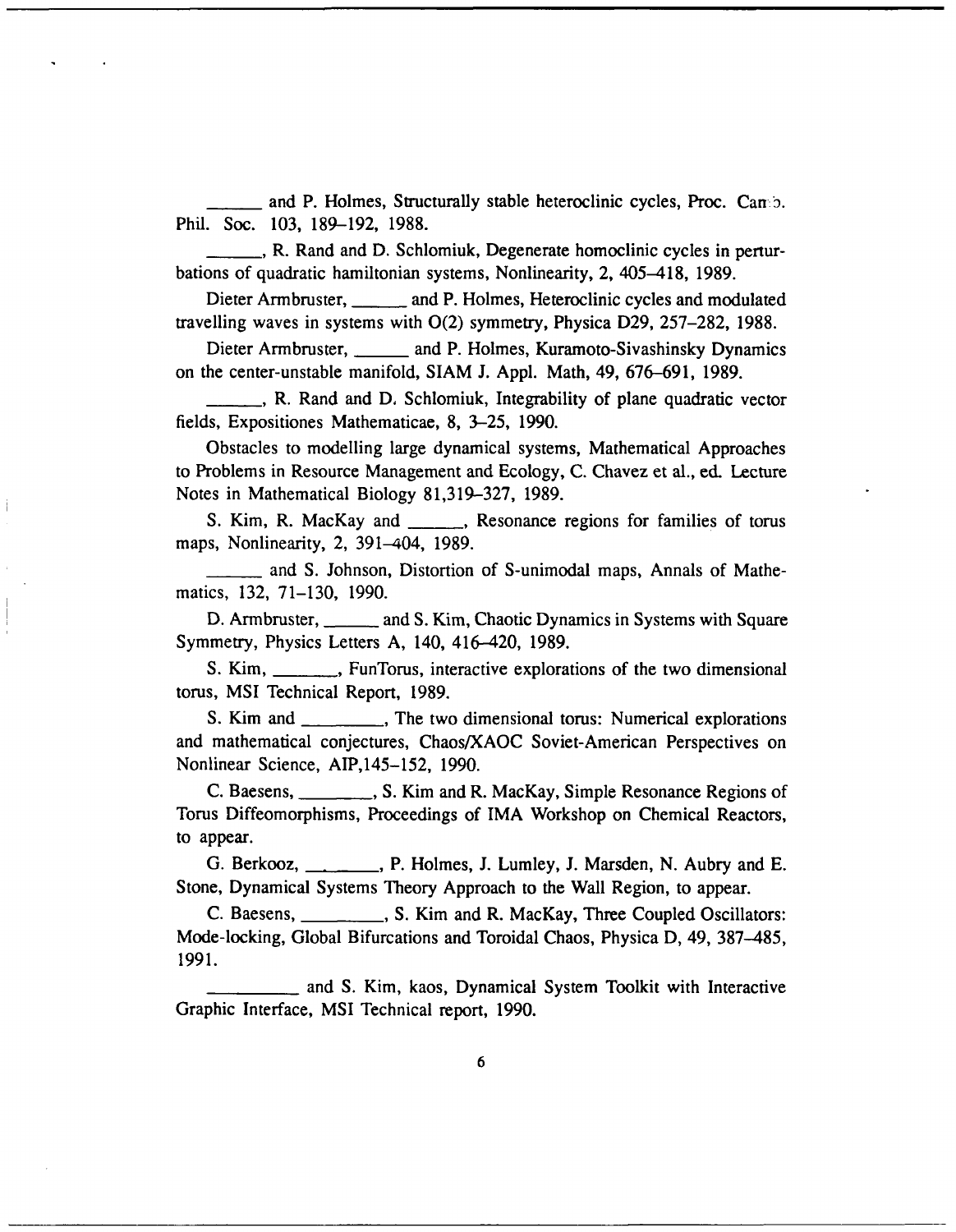D. Armbruster, \_\_\_\_\_\_\_\_, and S. Kim, Resonant Surface Waves in a Square Container, Differential Equations and Computer Algebra, M. Singer, ed. Academic Press, 61-76, 1991.

and I. Labouriau, Bifurcation of the Hodgkin Huxley Equations: A New Twist, preprint.

Symmetry Properties of Confined Convective States, preprint.

**.** and S. Johnson, Beyond Hyperbolicity: Expansion Properties of One Dimensional Mappings, preprint.

Computational Environments for Exploring Dynamical Systems, Int,. Journal of Bifurcation and Chaos, 1, 269-276,1991.

\_\_\_\_\_\_\_\_\_and A. Mahalov, Resonant Triad Interactions in Systems with 0(2) Symmetry, Physica D, to appear

### Richard **Rand**

### RESEARCH PROJECTS

(1) Use of COMPUTER ALGEBRA to automate PERTURBATION calculations for dynamical systems. These methods consist of a wide variety of schemes for obtaining approximate analytical solutions (as opposed to numerical simulations), and were previously executed by hand. The use of computer algebra has revolutionized the field by offering greater accuracy and speed, and by permitting calculations to be completed which would never be attempted by hand. Some of my work has been reported in the book, "Perturbation Methods, Bifurcation Theory and Computer Algebra", with D.Armbruster, published by Springer in 1987. The following classical methods have been computer-algebracized: Lindstedt's method, the two variable expansion method (also known as multiple scales), averaging, Lie transforms, normal forms and center manifolds, the method of Liapunov and Schmidt, matched asymptotic expansions and the asymptotic expansion of integrals.

My most recent work in this area has involved using computer algebra to treat perturbation problems which involve ELLIPTIC FUNCTIONS. Although the use of elliptic functions in perturbation theory has been discussed in the literature for years, progress on such problems has been slow because of the greater computational complexity involved in such calculations. This work has shown that by using computer algebra, elliptic functions can be a practical tool for applied mathematicians.

**7**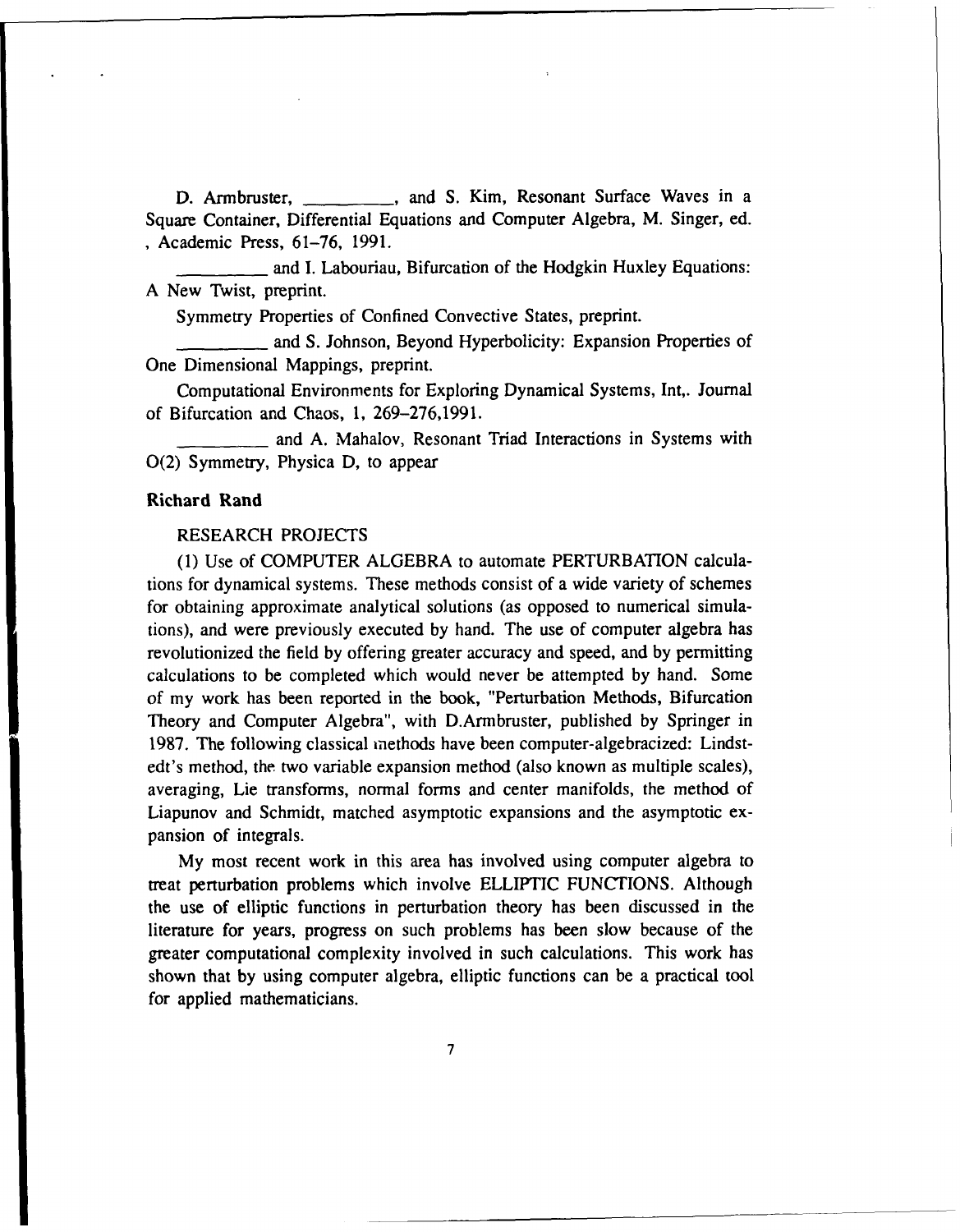(2) Dynamics of slowly-evolving Hamiltonian systems. This work has involved two separate projects. The first, with graduate student V.Coppola, involved CHAOS in a system which possessed a periodically disappearing figure-eight double homoclinic loop. Each time the separatrix is born, a given motion may be attracted to the left  $(L)$  or right  $(R)$  separatrix loop, thus resulting in a sequence of L's and R's corresponding to a given initial condition, e.g., LRRLRRRLLLLR... **.** We were able to show analytically (using the averaged equations) that this sequence displays sensitive dependence on initial conditions (SDIC), a criterion often used to describe chaos. This work has recently been extended by graduate student Jaquelyn Bridge who has quantified SDIC by introducing the notion of "sensitivity" of the symbol sequence to a change in initial conditions. Her current Ph.D. thesis research involves using contour maps of sensitivity to characterize this and related systems. A second project, accomplished with T.Mingori while I was on Sabbatic at UCLA in 1989-90, involves the phenomenon of RESONANT CAPTURE, i.e., the failure of a rotating mechanical system to be spun up, due to its resonant interaction with another system. The phenomenon is important in the dynamics of dual-spin spacecraft. Starting from a simple mechanical system consisting of an unbalanced rotor attached to an elastic support, we derived an abstract model of regonant capture. Using perturbation theory and elliptic functions we were able to determine which initial conditions lead to capture, and which pass through the resonant manifold and escape capture. This work has recently been extended by graduate student Chris Hall (who incidentally is a Captain in the U.S. Air Force, on leave from the Air Force Institute of Technology), who has extended the approach by obtaining approximate solutions to the averaged equations on either side of the moving separatrix, connecting these by an approximate boundary layer solution in the separatrix region.

(3) Bifurcations and chaos ir. piecewise-linear dynamical systems. This work involved two related projects, one with S.Shaw of Michigan State, and another with F.Moon and his associates. In the first case we modeled an inverted pendulum which impacted against rigid walls, and in the second case we investigated a model of a single pin joint consisting of two truss members joined by a smooth pin with play, the latter motivated by application to space truss structures. In both cases we were able to follow a series of bifurcations of families of simple periodic motions which led to chaos.

(4) Hilbert's 16th problem. Together with J.Guckenheimer and D.Schlomiuk we investigated a special case of this classic problem concerning the maximum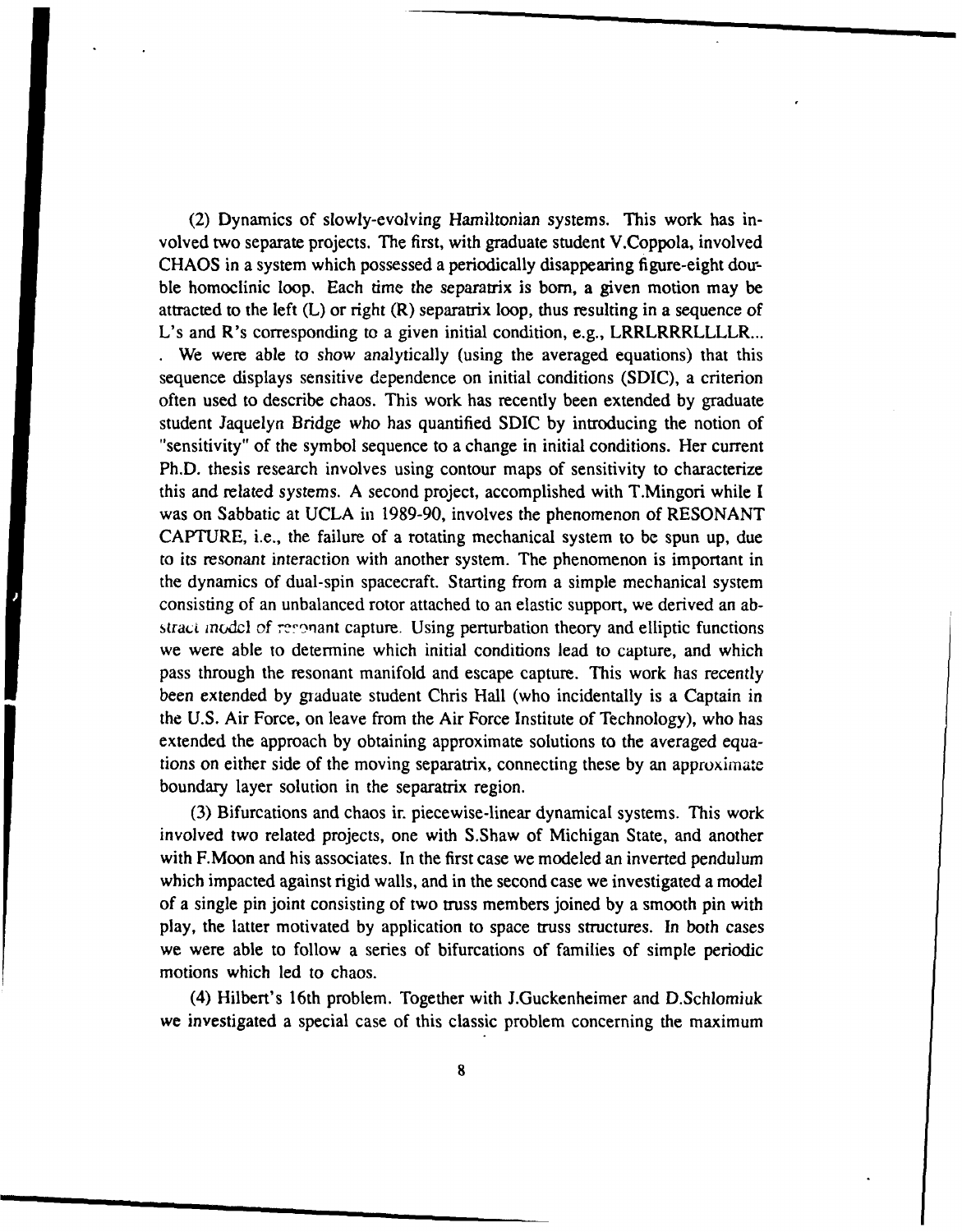number of limit cycles possible in polynomial flows in the plane. The work involved an extremely complicated computer algebra calculation and was concerned with the bifurcation of limit cycles off of homoclinic loops.

(5) Dynamics of COUPLED OSCILLATORS. Work in this area has involved three projects:

a) Motivated by the biological oscillations in the spinal chord of a fish, we have, with P.Holmes, A.Cohen and graduate students D.Storti, W.Keith and T.Chakraborty, pursued a number of projects involving coupled oscillators. These have ranged from two coupled van der Pol oscillators to n coupled phase-only oscillators. In all cases we have been interested in the nature of the bifurcations accompanying transition from phase lock to drift.

b) Together with Professor M.Paidoussis and G.X.Li we have studied the dynamics of a pipe conveying a fluid. This involved a Galerkin projection onto 2 modes, and then a center manifold analysis of the resulting pair of o.d.e.'s. We found we could obtain estimates for the parameter value at which a limit cycle (born through a Hopf bifurcation) changed it stability, the second step in a sequence of bifurcations leading to chaos.

c) Together with Professors Alex Vakakis, C.H.Pak and Frank Moon, we have studied the bifurcation of nonlinear normal modes in two classes of conservative two degree of freedom systems. The use of computer algebra has permitted us to consider a system with general cubic forces having 6 parameters. For this class of systems we were able to obtain the points of maximum degeneracy in the 6 dimensional parameter space. Unfolding these singularities showed that there were systems in which a nonlinear normal mode could locally bifurcate into 5 related periodic motions (but no more than 5). This work showed how families of periodic motions are related.

(6) Resonance in a robot arm. Together with F.Moon and graduate student M.Golnaraghi we used computer algebra and perturbations to investigate the nature of resonances in a model of a high-speed flexible-arm robot.

(7) Model of corneal surgery. Together with biologist H.Howland and graduate student S.Lubkin, we developed an elastic shell model of the cornea. By varying the shell's thickness, we were able to model the effects of the surgical procedure called a radial keratotomy, aimed at changing the curvature of the cornea and eliminating the need for corrective lenses.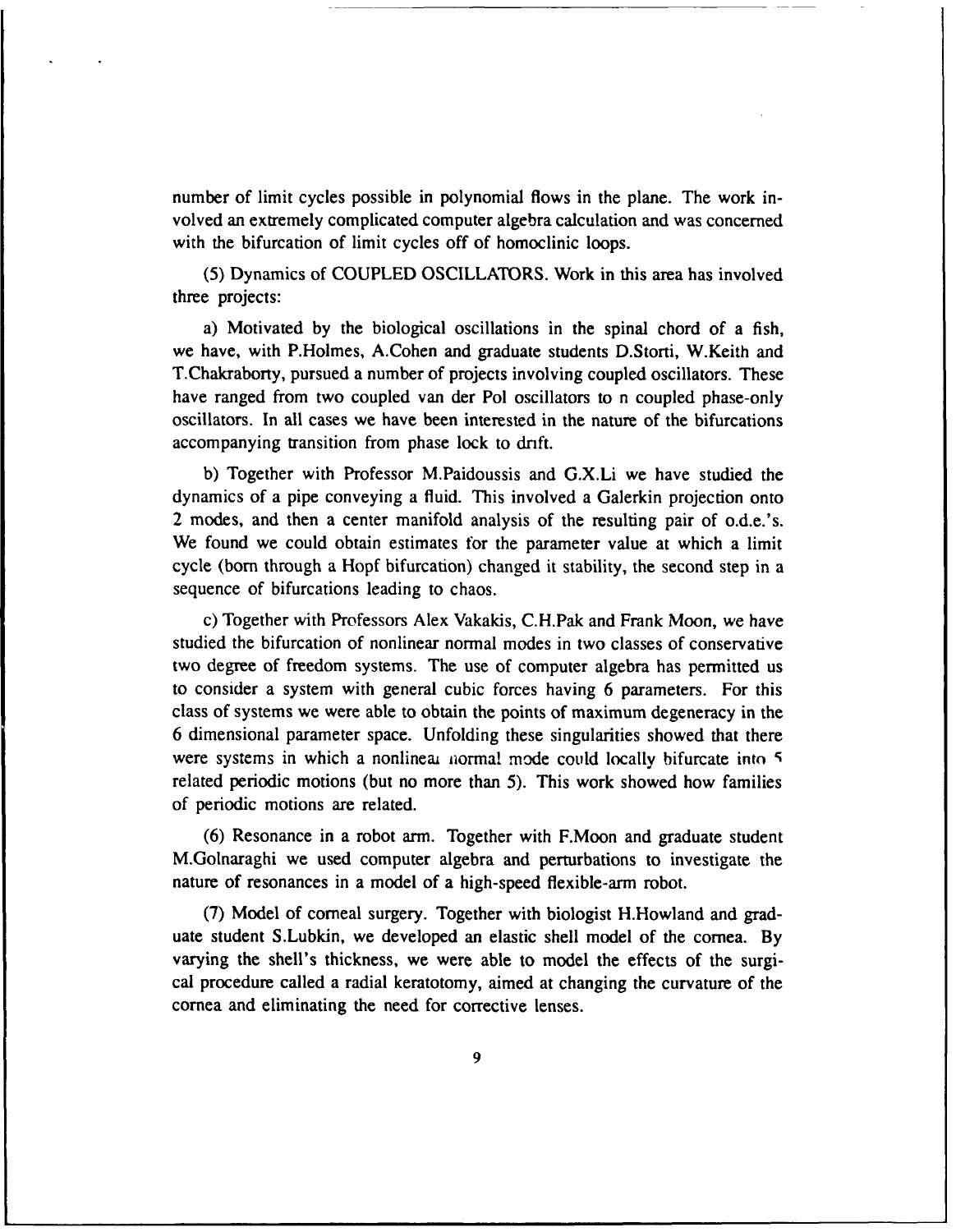(8) Problem of Three Bodies. Together with graduate student B.Viswanadham, we used computer algebra and perturbation methods to obtain expressions for the transition curves in the elliptic restricted problem. We obtained expressions valid to order 50 in the eccentricity of the elliptical orbit of the primaries.

(9) Dynamics of Green Plants. Together with biologist J.Ellenson we investigated the dynamics of water transport in leaves, with special emphasis on the flow through stomata (pores) in the leaf surface. The model involved limit cycle oscillators coupled by diffusion. Our most recent work in this area involves circumnutation (movement in a circle) of young seedlings, with graduate student Sharon Lubkin. The motion, which has an observed period of 2 - 10 hours, has been modeled by coupled reaction-diffusion equations.

# TRAINING OF GRADUATE STUDENTS

During this period I supervised the theses of the following students :J.Len (Ph.D. 1987), V.Coppola (M.S. 1988, Ph.D.1989), B.Viswanadham (M.S.1989), Howard Susskind (1991).

I currently am supervising three doctoral candidates, Jacquelyn Bridge, Chris Hall and Sharon Lubkin.

### PUBLICATIONS 1989-1991

Analytical Approximation for Period-Doubling Following a Hopf Bifurcation R.H.Rand Mechanics Research Communications 16:117-123 (1989)

Computer Algebra and the Elliptic Restricted Problem of Three Bodies R.H.Rand, B.Viswanadham in Proceedings of Twelfth Canadian Congress of Applied Mechanics, May 28-June 2, 1989, Carleton University, Ottawa, pp.248-249

Degenerate Homoclinic Cycles in Perturbations of Quadratic Hamiltonian Systems J.Guckenheimer, R.Rand, D.Schlomiuk Nonlinearity 2:405-418 (1989)

Perturbation Methods and Computer Algebra R.Rand Chapter 6 in Symbolic Computation: Applications to Scientific Computing, ed. R.Grossman, SIAM, pp.139-151 (1989)

Resonance in a High-Speed Flexible-Arm Robot M.F.Golnaraghi, F.C.Moon, R.H.Rand Dynamics and Stability of Systems 4:169-188 (1989)

Integrability of Plane Quadratic Vector Fields D.Schlomiuk, J.Guckenheimer and R.Rand Expositiones Mathematicae 8:3-25 (1990)

Averaging Using Elliptic Functions: Approximation of Limit Cycles V.T.Coppola and R.H.Rand Acta Mechanica 81:125-142 (1990)